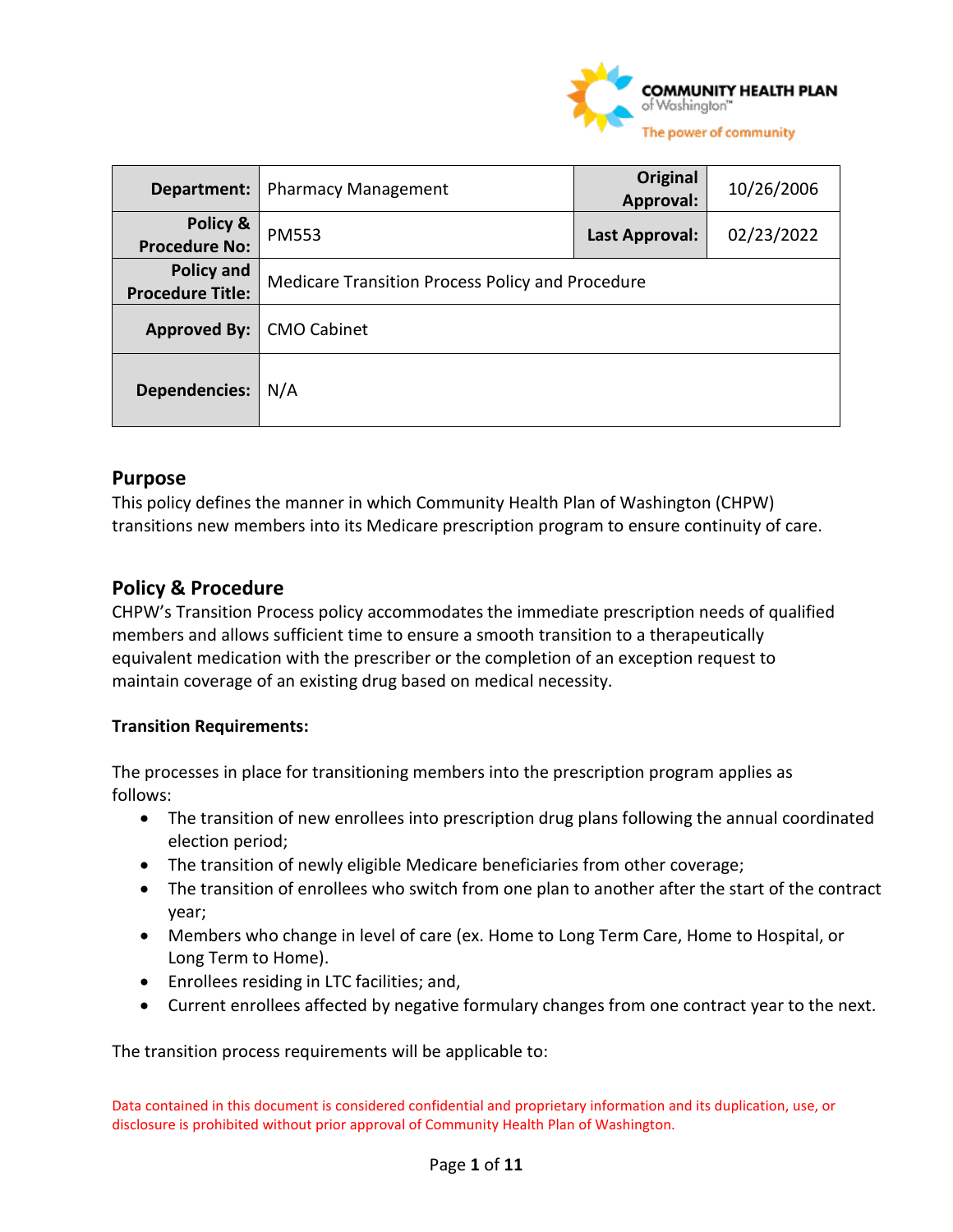

Part D drugs that are not on the formulary, drugs previously approved under an exception and the exception has expired, and lastly Part D drugs that are on the formulary but require prior authorization, step therapy, or have an approved QL lower than the requested dose, under CHPW's drug utilization rules.

Transitional Supply:

CHPW allows up to a 30-day supply of a non-formulary drug, as well as a formulary drug that remains on formulary but to which new prior authorization or step therapy restrictions have been added, for members who are eligible for transition. The transition supply excludes drugs that are not Part D eligible.

Direct Member Reimbursement (DMR) transition claims:

There is a three-year window for members to submit a DMR claim for reimbursement. Similar to coverage determinations, the PBM will review these requests and send member notifications as appropriate.

### **Transition Terms**

### **For members who were in the plan last year and aren't in a long-term care facility:**

CHPW will cover a temporary supply up to 30-days' supply of medications during the first 90 days of the year for drugs that are newly restricted (non-formulary or step therapy) and in the member's prescription medication list before end of year. This temporary supply will be for a maximum of a 30-day supply (can be one-time fill or multiple fills up to 30 day supply), or less if the prescription is written for fewer days. The prescription must be filled at a network pharmacy.

### **For members who are new to the plan and aren't in a long-term care facility:**

CHPW will cover a temporary supply of the drug one time only during the first 90 days of membership in the plan across contract years if necessary. This temporary supply will be for a maximum of a 30-day supply (one time fill or multiple fills of up to 30-day supply) or less if the prescription is written for fewer days.

### **For members who are new to the plan and are residents in a long-term care facility:**

CHPW will cover a temporary supply of the drug during the first 90 days of membership in the plan, across contract years if necessary. Members are eligible to receive up to a 31-day supply consistent with the dispensing increment in the long-term care setting. If needed, CHPW will cover additional refills during the first 90 days in the plan.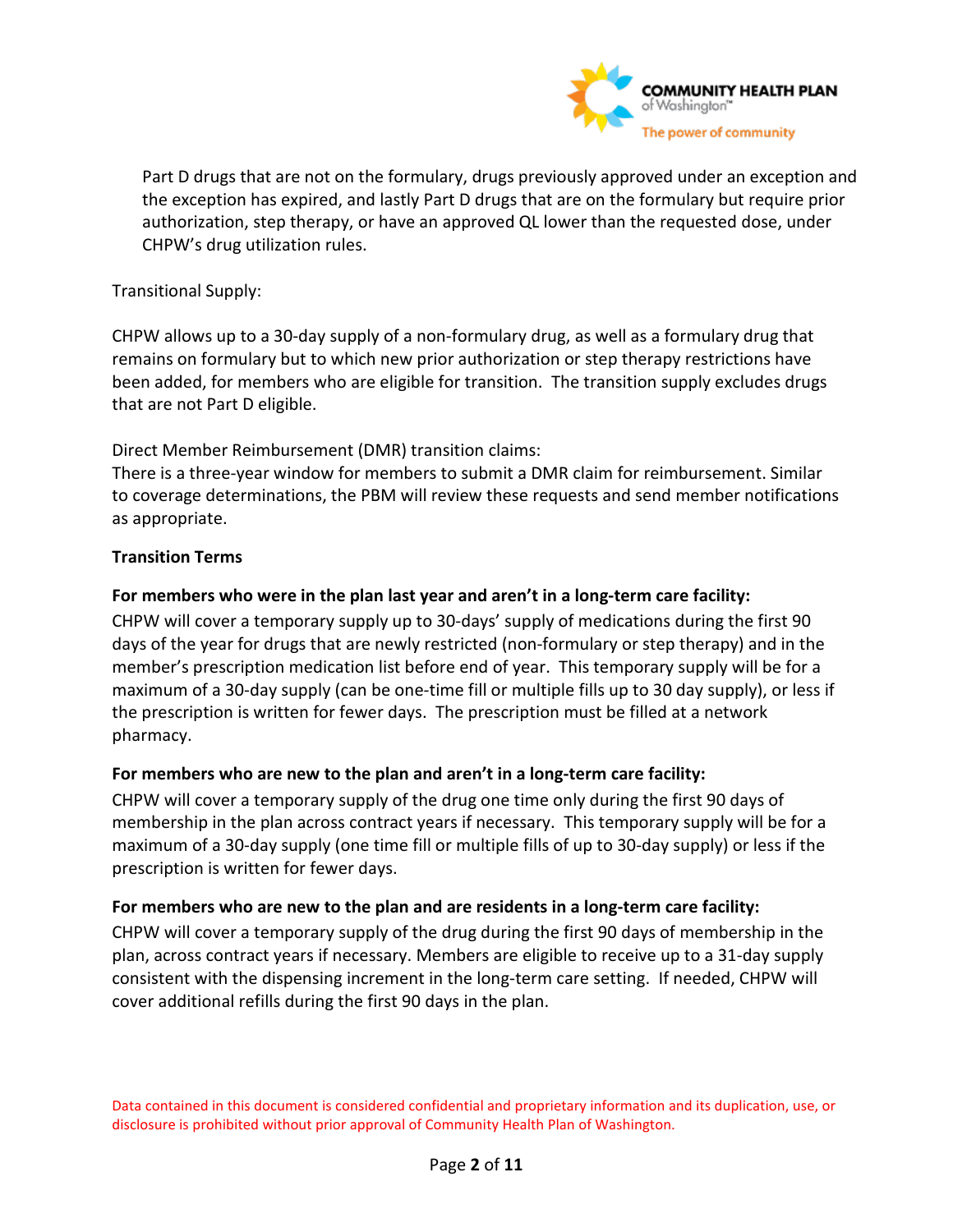

# **For those who have been a member of the plan for more than 90 days, and are a resident of a long-term care facility and need a supply right away:**

CHPW will cover up to a 31-day supply or less if the prescription is written for fewer days. This is in addition to the above long-term care transition supply.

Current members who are residents of a long-term care facility may also experience a level of care change (a member changes from one care setting to another, e.g. from a hospital to a long term care facility) that may result in an unplanned transition periods. Members and providers are able to utilize the exceptions and appeals process to address medication needs as a result of unplanned transitions.

### **Written Notice**

CHPW will provide members with CMS-approved written notice regarding transition process within three (3) business days of adjudication the temporary transition fill. This notice will inform the member of the temporary nature of their transition supply and include instructions for requesting a coverage determination from a variety of mechanisms including phone, fax or by mail.

### **Transition Extension**

It may be necessary for CHPW to extend the transition period for member medications on a case-by-case basis. Specifically in the event that a member appeal or exception request has not been processed by the end of a transition period, CHPW will review the member's request for a transition extension to accommodate the member's immediate need until a decision is made to transition the member to an alternative formulary drug or an exception request is approved.

### **Member Cost For Transition Fills**

Transition fills will be the same cost to the member as though an exception request had already been approved. Low Income Subsidy (LIS) members will not be charged greater than the statutory maximum co-payment for LIS eligible members.

### **Utilization Manangment During Transition**

During the transition period all non-safety-based utilization management edits will be overridden. Safety based edits (such as quantity limits) will still be applicable where necessary. A prior authorization to determine Part B versus Part D coverage for medications may be applied; however, such an authorization may be overridden at point of sale by the pharmacist if they have sufficient information to determine appropriate coverage.

### **Refills Of Transition Supplies**

Multiple fills will be granted during the transition period (up to 30 days' supply total) if a medication must be dispensed at a smaller days' supply due to the requirements of the prescriber, pharmacy supply, safety based quantity limits, or any other reason. If a medication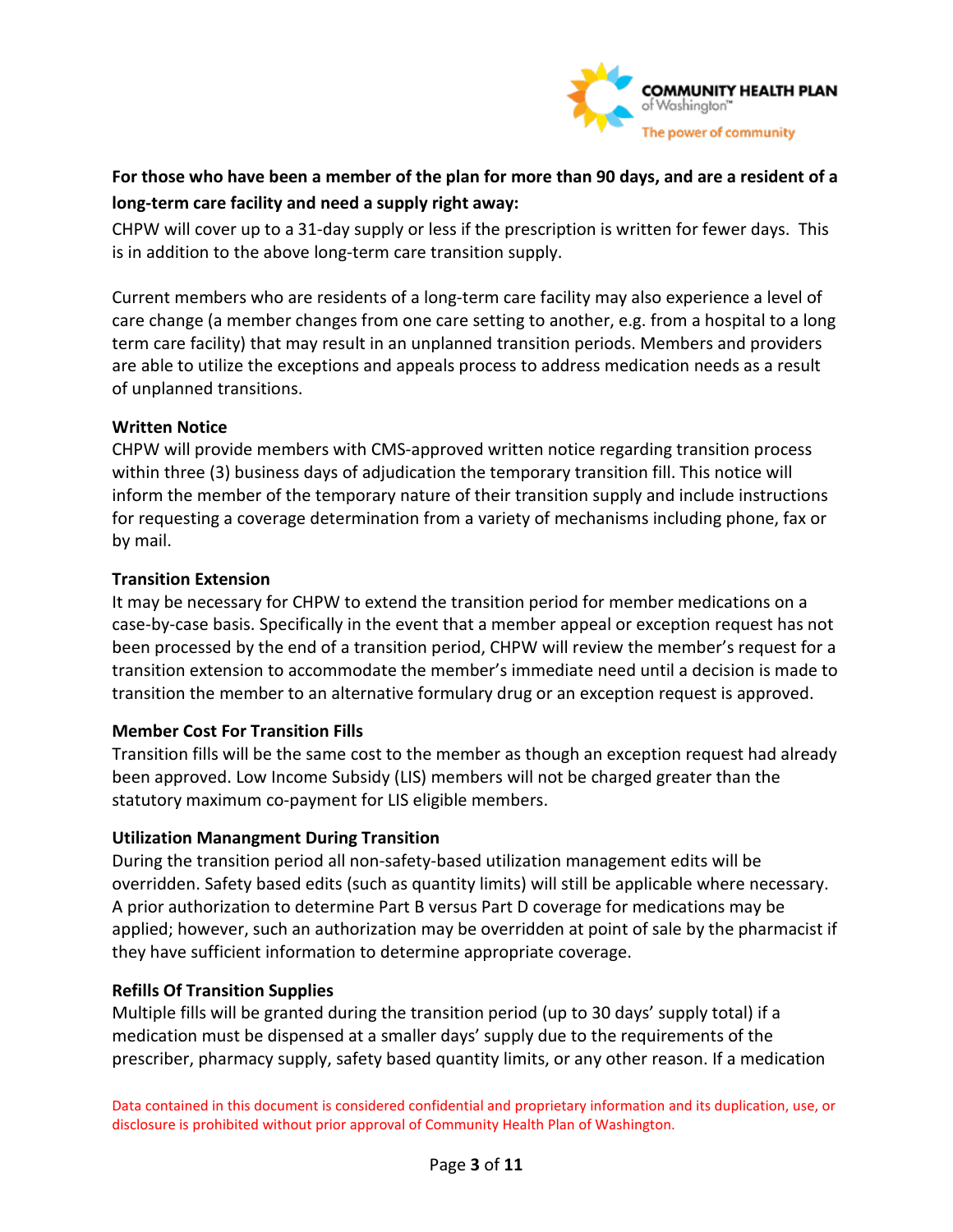

is pre-packaged in such a way that a single fill will exceed the 30 days' supply limit, one fill will be allowed to exceed the limit. In addition, pre-packaged medications where the first fill does not grant the entire 30 days' supply will be granted additional transition fills until the member has received at least 30 days' supply of medication.

### **Member Access To Transition Information**

Members may access this policy via the Medicare Plan Finder or Community Health Plan of Washington Medicare websites. It will be included in pre- and post-enrollment marketing materials. In addition, members may contact CHPW Customer Service for an explanation of their transition rights and to access resources for requesting a coverage determination or communicating with their provider about switching to a preferred alternative.

### **Administration**

The administration of this transition policy, including transition notices to members and physicians, is delegated to CHPW's Pharmacy Benefit Manager (PBM). CHPW will exercise appropriate monitoring and oversight of these functions to ensure member needs are met and contractual obligations are fulfilled.

### **General Procedures**

- 1. The transition procedures will apply to non-formulary Part D medications and formulary Part D medications that require prior authorization or that are a part of a step therapy program that may also have quality level limit (QL) requirements.
- 2. Eligible non LTC beneficiaries may receive a single fill or multiple fills up to a 30-day supply, unless the prescription is written for a lesser period. LTC beneficiaries are eligible to receive up to a 31 day fill consistent with the dispensing increment in the long term care setting.
- 3. For new or returning enrollees, if the prescribed medication is non-formulary or requires step therapy or prior authorization, or is limited due to QLL, PBM will implement soft edits to verify that the new enrollee is in the transition period and allow claims to process without hard edits. The transition period extends for the first 90 days of eligibility in the plan.
- 4. For current enrollees, PBM's Clinical Program Manager will work with CHPW to develop an annual notice of change file that reflects negative formulary changes (including changes to step therapy and prior authorization requirements) across contract years. This will be completed for purposes of determining transition fill eligibility. The transition period extends for the first 90 days of contract year.
- 5. At the point of sale on 1/1 of a plan year, PBM's systems identify medications that are affected by the plan's negative formulary changes (changing from formulary status to non-formulary, step-therapy, and/or prior authorization medications) across plan years. Current enrollees who are using medications affected by these formulary changes during the prior year are eligible for transition fills for the affected medications. A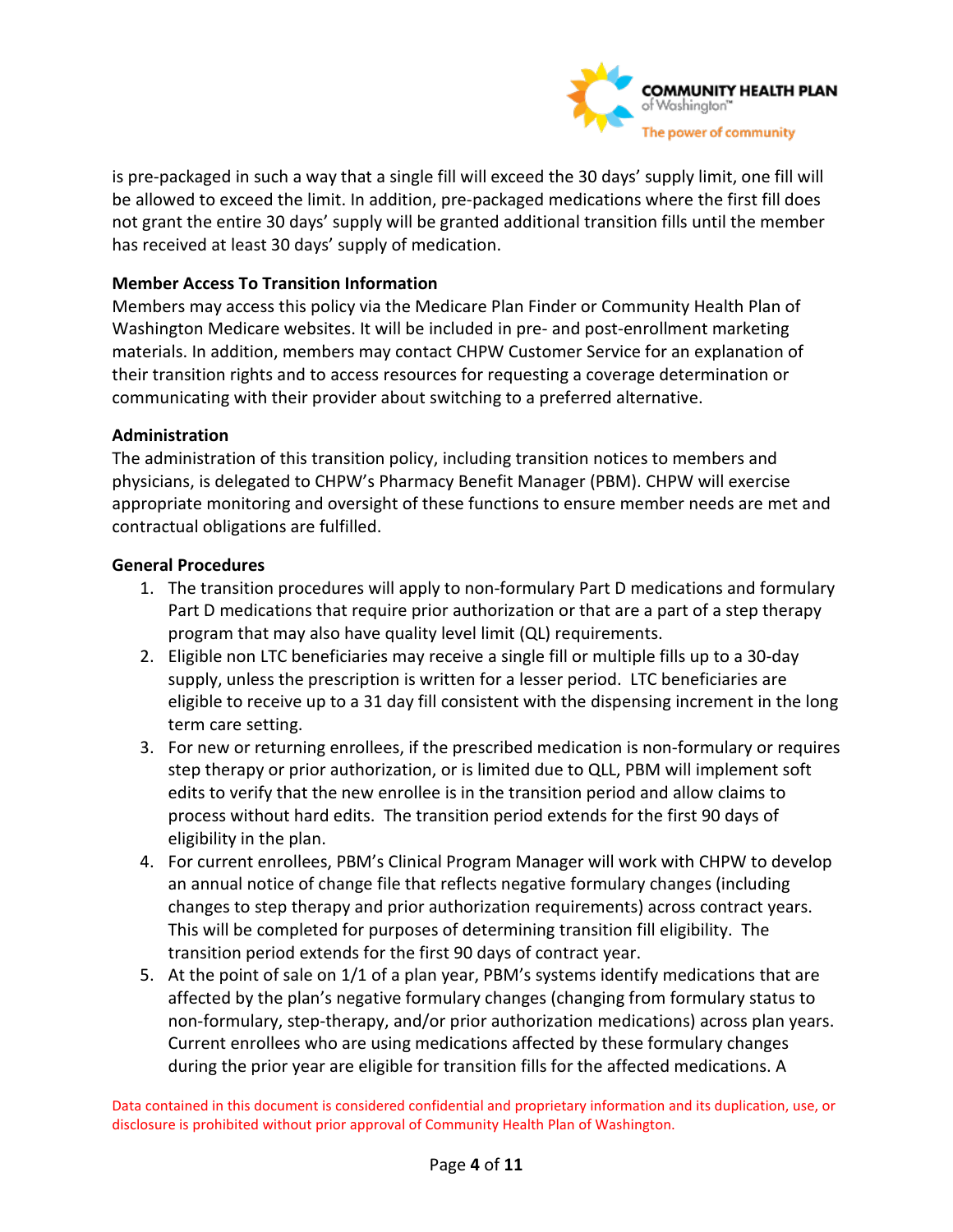

brand-new prescription for a non-formulary drug will not be treated any differently than an ongoing prescription for a non-formulary drug when a distinction cannot be made at the point of sale for transition claims adjudication.

- 6. At the time a claim for transition fill is paid, as appropriate, the PBM's messaging will state:
	- Paid under transition fill. Prior authorization required.
	- Paid under transition fill. Non-formulary medication.
	- Paid under transition fill. Other reject.

If and when new HIPPA transaction standards are implemented, PBM will re-assess this messaging protocol, and make any necessary changes to maintain compliance.

- 1. Once the claim adjudicates, PBM systems trigger the appropriate transition letter to be sent via U.S. first class mail to the beneficiary (or authorized representative) within three (3) business days from adjudication date. The text of the letter will follow the model language provided by CMS or be in the form of a custom letter to include:
	- An explanation that the transition supply provided is temporary and may not be refilled unless a formulary exception is approved;
	- That the beneficiary should work with CHPW as well as his or her health care provider to satisfy UM requirements or to identify appropriate therapeutic alternatives that are on the CHPW's formulary and that will likely reduce his or her costs;
	- That the beneficiary has the right to request a formulary exception, the timeframes for processing the exception, and the beneficiary's right to request an appeal if CHPW issues an unfavorable decision; and
	- CHPW's procedures for requesting a formulary exception.
- 2. CHPW will submit their standard transition notifications to CMS under the file & use certification process five (5) days before use if the notification is eligible for file and use. If unmodified model language is used, CHPW will submit the notification to CMS for a ten (10) day review. If model language is modified or not used at all, CHPW will submit the notification to CMS for a full forty-five (45) day review.
- 3. A copy of the transition notice will also be sent to the prescriber of record via U.S. first class mail within three (3) business days of adjudication of a temporary transition fill. The prescriber of record's address will be based on the claim submitted by the pharmacy. The prescriber data source is from the prescriber file loaded in the PBM's adjudication system, based on the prescriber ID submitted by the pharmacy.

Data contained in this document is considered confidential and proprietary information and its duplication, use, or disclosure is prohibited without prior approval of Community Health Plan of Washington.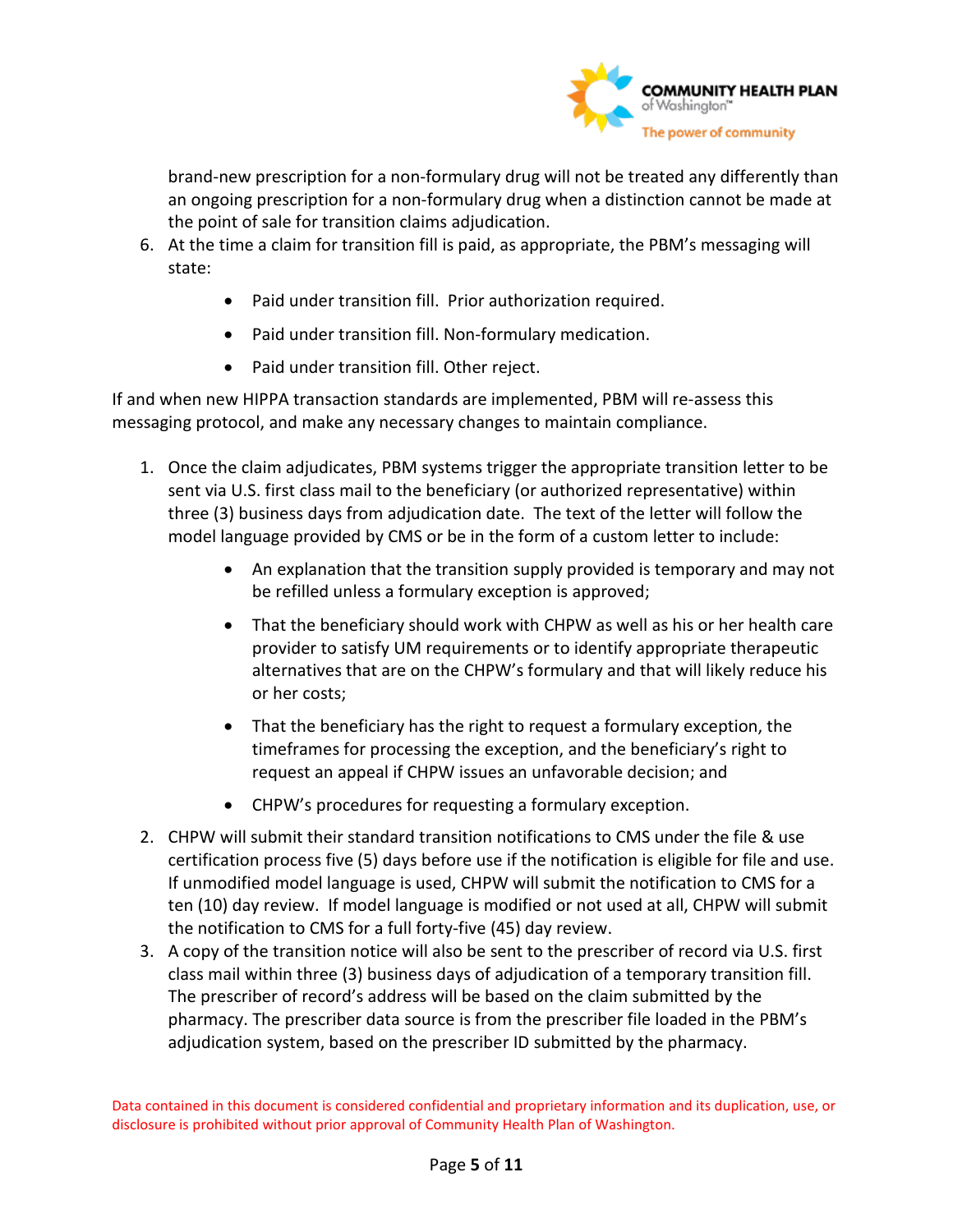

### **Changes In Level Of Care**

A member may have a change in his/her treatment setting due to the level of care required. Such transitions include:

- 1. Members who are discharged from a hospital to a home;
- 2. Members who end their skilled nursing facility Medicare Part A stay (where payments include all pharmacy charges) and who need to now use their Part D plan;
- 3. Members who give up Hospice Status and revert back to standard Medicare Part A and B coverage;
- 4. Members discharged from chronic psychiatric hospitals with highly individualized drug regimens;

For these unplanned transitions, members may need to request an exception or an appeal for continued coverage of their drug. In addition, the PBM will review requests for continuation of therapy on a case-by-case basis for members who have had a change in their level of care and are stabilized on drug regimens that if altered, are known to have risks.

Early refill edits will not be used to limit appropriate and necessary access to Part D benefits for members admitted to or discharged from a LTC facility. Enrollees shall be allowed to access a refill upon admission or discharge from a LTC facility.

### **Edits For Transition Fills**

The PBM applies drug utilization management edits (including during transition periods) in its system for member safety purposes. The PBM will ensure that it has automated system capabilities in place to override non-formulary Part D drugs, step therapy, and prior authorization edits during transition fills at point of sale, with the following exceptions:

- 1. Edits to determine Part A vs. Part B vs. Part D coverage
	- Edits to promote safe utilization of a Part D drug, (e.g. quantity limits based on FDA maximum recommended daily dose; early refill edits)
	- The PBM will provide refills for transition prescriptions dispensed for less than the written amount due to quantity limits for safety purposes or drug utilization edits that are based on approved product labeling.
- 2. Edits to promote drug optimization
	- To the extent that the dose optimization edits require a change in the prescription that is not authorized by the prescriber or otherwise cannot be resolved at the point of sale, the PBM will allow a transition process as described above.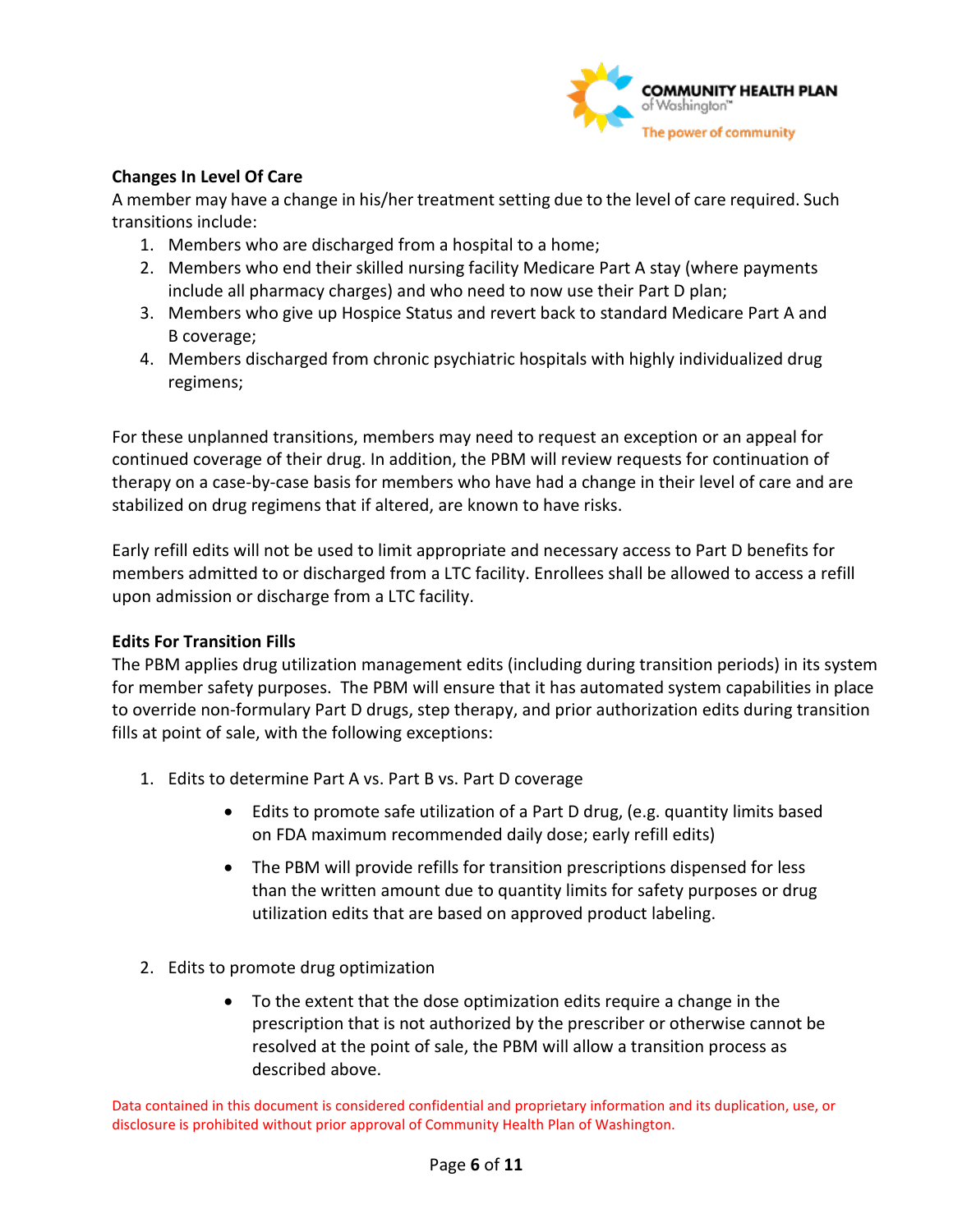

### **Emergency Supplies For Long-Term Care (Ltc) Residents**

If additional time is needed to process formulary or prior authorization exceptions, CHPW will cover an emergency supply of non-formulary drugs or formulary drugs with step therapy or prior authorization requirements for enrollees in long-term care facilities who are beyond their 90-day transition period. In such instances, the lesser of a thirty-one (31) day supply or the prescribed amount of medication will be dispensed following the end of the transition period. This process is delegated to PBM and will be managed by PBM's prior authorization advocates.

### **Transition Period Extensions**

In accordance with the applicable Medicare regulations, CHPW will, on a case-by-case basis, extend the transition period and continue to provide necessary Medicare Part D drugs to a beneficiary if the beneficiary's prior authorization or formulary exception requests or appeals have not been processed by the end of the minimum transition period. The extension will last until such time as a transition has been made (either through a switch to an appropriate formulary drug or a decision on a prior authorization or exception request). This process is managed by PBM prior authorization advocates where PBM manages prior authorizations on behalf of CHPW.

### **Requests For Exceptions Or Prior Authorization**

PBM processes exception requests made by the beneficiary, a beneficiary's authorized representative, a prescribing physician or another prescriber, and will determine whether to approve or deny the request. Should PBM deny the request, the enrollee may appeal the decision.

CHPW shall make the Transition Policy available via:

- 1. Link to the company website from Medicare Prescription Drug Plan Finder [\(www.medicare.gov\)](http://www.medicare.gov/)
- 2. CHPW website (https://medicare.chpw.org )
- 3. Inclusion in pre- and post- enrollment marketing materials as directed by CMS

CHPW will also make available prior authorization or exceptions request forms upon request to both enrollees and prescribing physicians via a variety of mechanisms including mail, fax, e-mail and the CHPW website [\(https://medicare.chpw.org \)](https://medicare.chpw.org/).

### **Cost Sharing For Transition Refills**

There may be patient cost sharing for a temporary supply of drugs provided under this transition process. Cost-sharing for a temporary supply of drugs will never exceed the statutory maximum co-payment amounts for low-income subsidy (LIS) eligible beneficiaries. For non-LIS eligible beneficiaries, cost-sharing for a temporary supply of drugs will be based on approved cost-sharing tiers and consistent with cost-sharing that the plan would charge for non-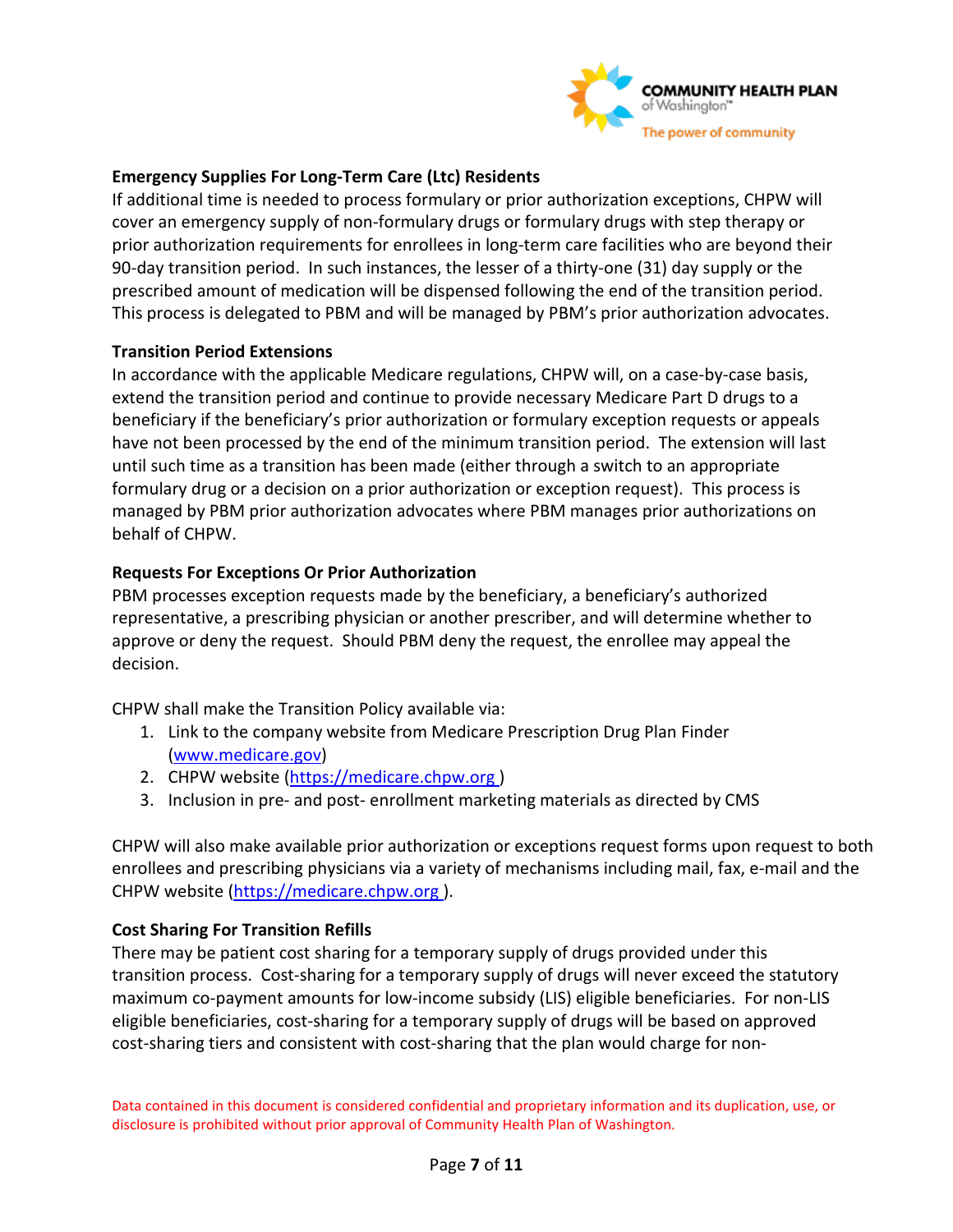

formulary drugs approved under a coverage exception. Appropriate cost-sharing will be calculated based upon IT logic that assesses the beneficiary's status.

### **Procedure For Transition Letter Generation**

PBM will automatically generate CMS approved letters to beneficiaries within three (3) business days from the date of adjudication of a temporary transition fill. If the enrollee completes his or her transition supply in several fills, CHPW will only send a transition letter with the first fill only. For LTC beneficiaries, transition letters will be generated within three (3) business days of the first 14-day fill during the transition period.

The letters must include (1) an explanation that the transition supply provided is temporary and may not be refilled unless a formulary exception is approved; (2) that the beneficiary should work with CHPW as well as his or her health care provider to identify appropriate therapeutic alternatives that are on the CHPW's formulary and that will likely reduce his or her costs; (3) that the beneficiary has the right to request a formulary exception, the timeframes for processing the exception, and the member's right to request an appeal if CHPW issues an unfavorable decision; and (4) CHPW's procedures for requesting a formulary exception.

The transition letter program will run daily to identify non-formulary, step therapy, prior authorization and QL requirements.

A notification will also be sent to the prescribing physician of the temporary transition fill.

### **Monitoring**

CHPW will direct their PBM account team to assure that CHPW's transition policy is set up appropriately per the benefit set up and the formulary submitted to CMS by CHPW. The maximum days supply set up in the CHPW's Part D benefit design will be used as the basis for the transition supply but only if equal to or longer than the minimum transition period required by CMS. All Part D benefits will be thoroughly validated during the PBM testing process which will include validation of the benefit design for new implementations and all changes to benefits for existing clients.

### **Logging/Tracking/Reporting/Training**

- 1. Daily and monthly reports of transition fills, notices, and rejects will be reviewed and analyzed by PBM's transition team. Monthly reports of transition fills and notices will be shared with CHPW. Daily and weekly reject reports are provided to CHPW for oversight. These reports will demonstrate that CHPW's current and new beneficiary transition process is working appropriately within CHPW's benefit plans. Should additional ad-hoc reporting be required by CMS, PBM will develop such reporting.
- 2. PBM will document its transition processes annually and make such report available upon request to the account team.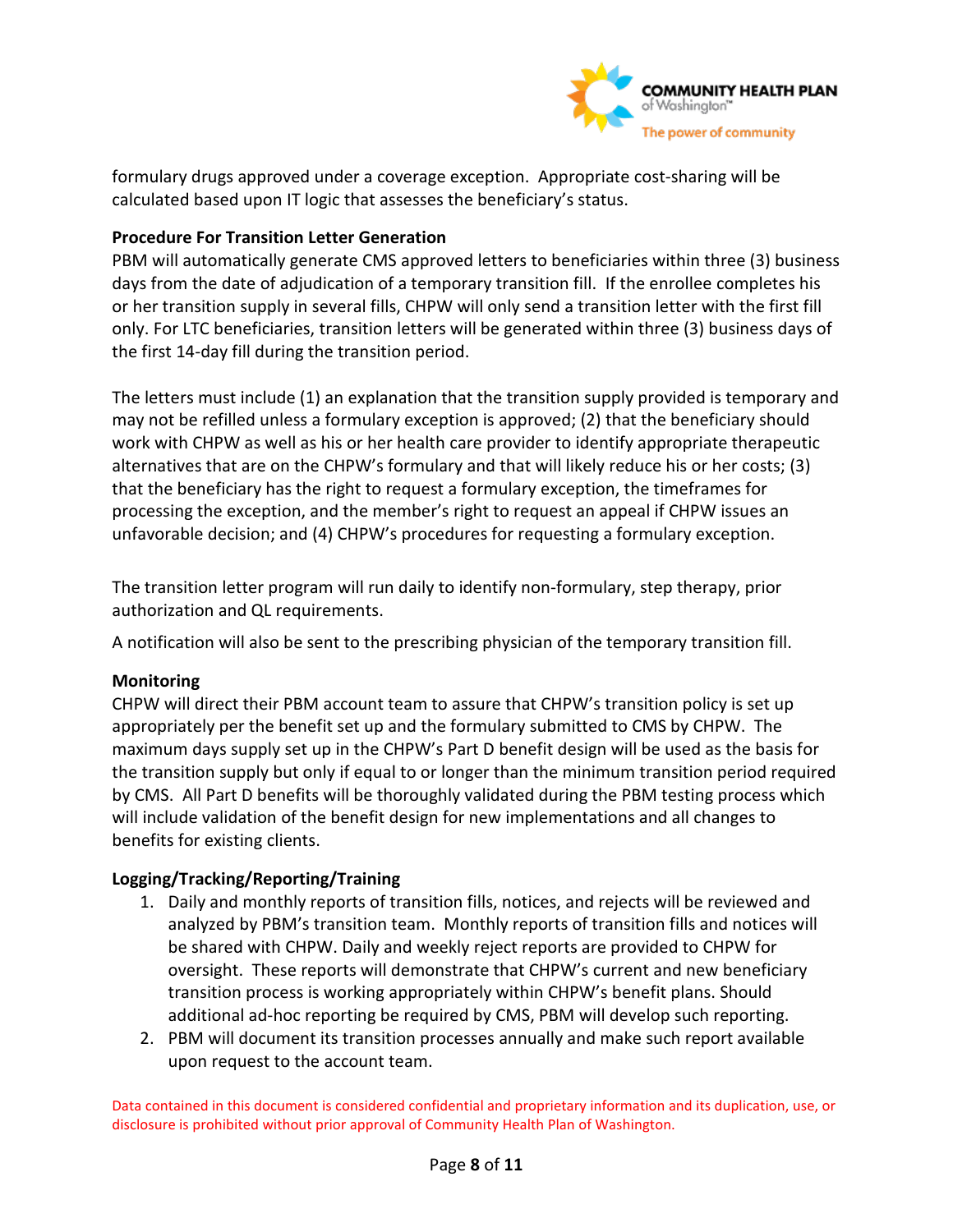

- 3. On an annual basis, PBM will provide relevant training to the PBM teams responsible for implementing this transition policy and procedure.
- 4. The PBM system will generate a member notification within 3 (three) business days and corresponding physician notification of the processing of the transition claim as described in Figure 1.

#### **PBM Oversight**

On a weekly basis, CHPW will retrieve and review a PBM generated report documenting the turnaround-time for transition letters sent to members. CHPW will review a sample of the letters sent to ensure CMS requirements are met. See *DP 122 – Medicare Formulary Admin Oversight Process* for more information.

### **List of Appendices**

A. Detailed Revision History

| <b>CFR</b>                | 42 CFR 423.120b  |                                                   |
|---------------------------|------------------|---------------------------------------------------|
| <b>WAC</b>                |                  |                                                   |
| <b>RCW</b>                |                  |                                                   |
| LOB / Contract            | $\square$ WAHIMC | $\S$                                              |
| <b>Citation</b>           | $\square$ BHSO   |                                                   |
|                           | $\boxtimes$ MA   | Medicare Prescription Drug Benefit Manual Chapter |
|                           |                  | 6, § 30.4 et.seq; Transition                      |
|                           | $\Box$ CS        |                                                   |
| <b>Other Requirements</b> |                  |                                                   |
| <b>NCQA Elements</b>      | NCQA UM 11       |                                                   |

### **Citations & References**

### **Revision History**

| <b>SME Review:</b> | 10/26/2006; 06/25/2008; 01/12/2009; 09/01/2009; 09/10/2009; |
|--------------------|-------------------------------------------------------------|
|                    | 04/21/2010; 04/12/2011; 03/26/2012; 02/21/2013; 03/24/2014; |
|                    | 04/20/2015; 03/11/2016; 03/01/2017; 03/02/2018; 03/12/2019; |
|                    | 08/29/2019; 02/25/2020; 02/22/2021; 03/03/2021; 02/22/2022  |
| Approval:          | 09/09/2009; 04/30/2010; 05/25/2011; 04/04/2012; 04/19/2013; |
|                    | 04/23/2014; 04/23/2015; 03/18/2016; 03/14/2017; 03/13/2018; |
|                    | 03/13/2019; 03/27/2020; 03/02/2021; 02/23/2022              |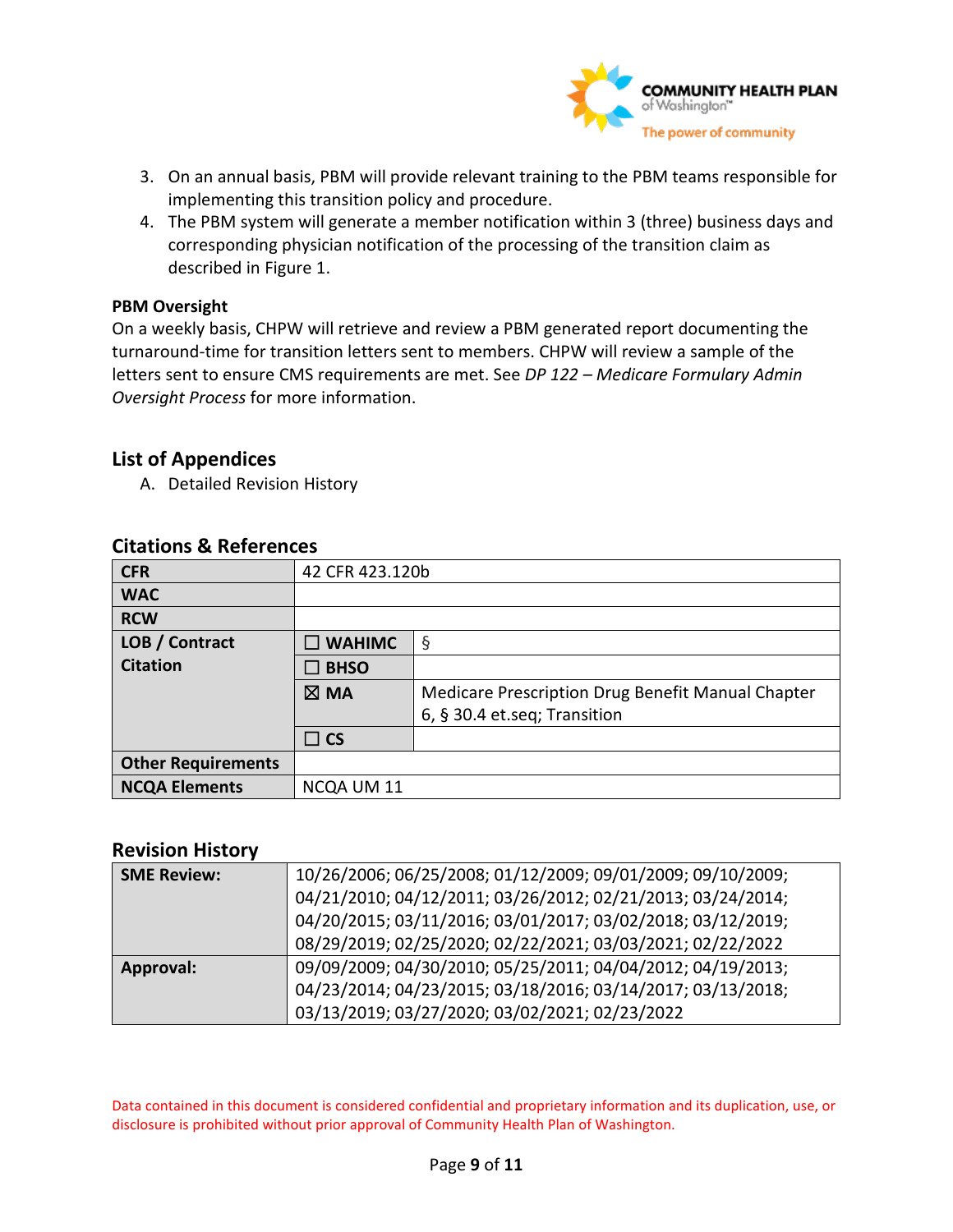

# **Appendix A: Detailed Revision History**

| <b>Revision Date</b> | <b>Revision Description</b>              | <b>Revision Made By</b> |  |
|----------------------|------------------------------------------|-------------------------|--|
| 10/26/2006           | Original                                 | <b>Pharmacy Mgmt</b>    |  |
| 06/25/2008           | Content changes                          | Rachel Koh              |  |
| 01/12/2009           | Review for style and formatting          | Sunny Otake             |  |
| 09/01/2009           | <b>Content Update</b>                    | Rachel Koh              |  |
| 09/09/2009           | Approval                                 | <b>MMLT</b>             |  |
| 09/10/2009           | Reviewed for clarity; updated formatting | Jennifer Carlisle       |  |
| 04/21/2010           | Content Update - PBM Oversight           | Eric Guyette            |  |
| 04/30/2010           | Approval                                 | <b>MMLT</b>             |  |
| 04/12/2011           | <b>Content Update</b>                    | Maria Chan              |  |
| 05/25/2011           | Approval                                 | <b>MMLT</b>             |  |
| 03/26/2012           | Content Update on "day supply" to        | Maria Chan              |  |
|                      | meet CMS requirement                     |                         |  |
| 04/04/2012           | Approval                                 | <b>MMLT</b>             |  |
| 02/21/2013           | <b>Content Update</b>                    | Maria Chan              |  |
| 04/19/2013           | Approval                                 | <b>MMLT</b>             |  |
| 03/24/2014           | Content update                           | Annie Lam               |  |
| 04/23/2014           | Approval                                 | <b>MMLT</b>             |  |
| 04/20/2015           | Content update                           | Lauren Pope             |  |
| 04/23/2015           | Approval                                 | <b>MMLT</b>             |  |
| 03/11/2016           | Content update to reflect Ch 6 updates   | Mary Eckhart            |  |
| 03/18/2016           | Approval                                 | <b>MMLT</b>             |  |
| 03/01/2017           | Moved to new template                    | Mary Eckhart            |  |
| 03/14/2017           | Approval                                 | <b>MMLT</b>             |  |
| 03/02/2018           | Moved to new template. Minor text        | Mary Eckhart            |  |
|                      | updates.                                 |                         |  |
| 03/13/2018           | Approval                                 | <b>MMLT</b>             |  |
| 03/12/2019           | Reviewed, no changes                     | Erin Riddle             |  |
| 03/13/2019           | Approval                                 | <b>MMLT</b>             |  |
| 08/29/2019           | <b>Content &amp; Citation Updates</b>    | Erin Riddle             |  |
| 02/25/2020           | Citations table updated                  | Rebecka Braband         |  |
| 03/05/2020           | Reviewed                                 | Omar Daoud              |  |
| 03/10/2020           | Department Approval                      | <b>Yusuf Rashid</b>     |  |
| 03/27/2020           | Approval                                 | <b>CMO Cabinet</b>      |  |
| 2/22/2021            | Reviewed. No changes                     | Omar Daoud              |  |
| 03/01/2021           | Approval                                 | <b>Yusuf Rashid</b>     |  |